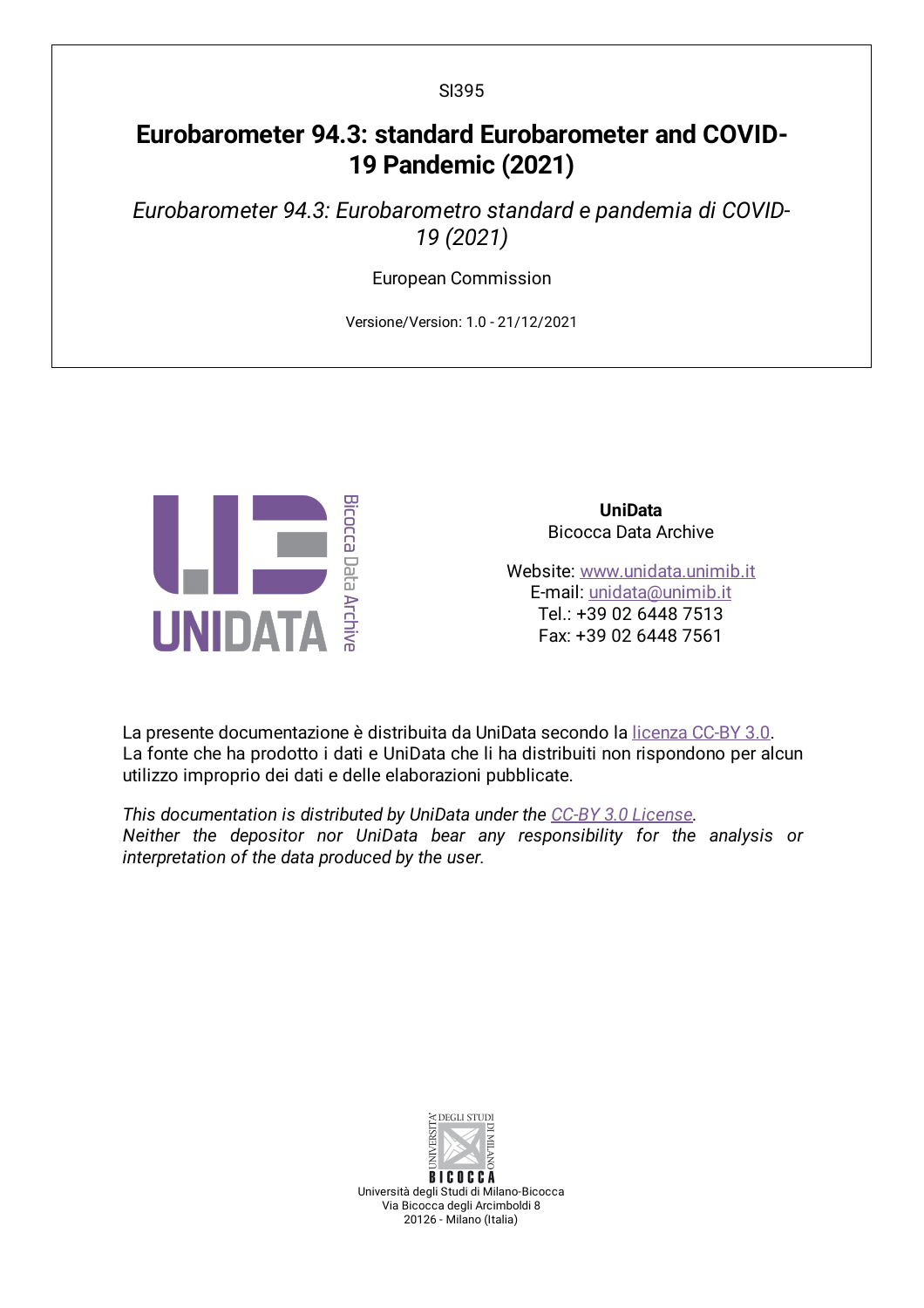

**GESIS Study number ZA7780 ICPSR Study Number** *[not yet assigned]*

### **EUROBAROMETER 94.3**

Carried out by Kantar Public Brussels on request of the EUROPEAN COMMISSION, Directorate-General Communication (COMM.A.3.: Media monitoring and Eurobarometer), between February 12 and March 18, 2021.

Archive pre-release, dataset version 1.0.0 as of November 24, 2021

This dataset edition has not yet passed the complete archive processing and documentation, such as complete variable documentation for online data browsing and analysis in ZACAT [\(https://zacat.gesis.org\)](https://zacat.gesis.org/). Basic archival checks have been performed; technical variables, protocol variables and variable labels have been adapted to archive standards for the EUROBAROMETER series.

**Please note that this Standard Eurobarometer wave was collected during the Coronavirus pandemic. It therefore deviates from previous Eurobarometer waves in several aspects, including the mode of data collection, the presence resp. formulation of certain demographic and interview protocol variables, and the source materials delivered to the archive. For further details on the mode of data collection please refer to the Technical Specifications in the basic bilingual questionnaire.**

**The variable names of the demographic items have been adjusted to the series standard.**

#### Proposed citation

European Commission, Brussels: Eurobarometer 94.3, February-March 2021. Kantar Public, Brussels [Producer]; GESIS, Cologne [Publisher]: ZA7780, dataset version 1.0.0, doi:10.4232/1.13793

#### Survey instruments

For question wording, answer category text, interviewer instructions or question routing, please see the BASIC BILINGUAL QUESTIONNAIRE and the respective national field questionnaires. The basic questionnaire also includes a technical description of this EUROBAROMETER survey.

The national field questionnaires in the different language versions are available through the GESIS Eurobarometer web pages (STUDY PROFILES), the ZACAT online data catalogue, or the Eurobarometer study descriptions in the data holding catalogue, as soon as all embargos have been lifted, if applicable.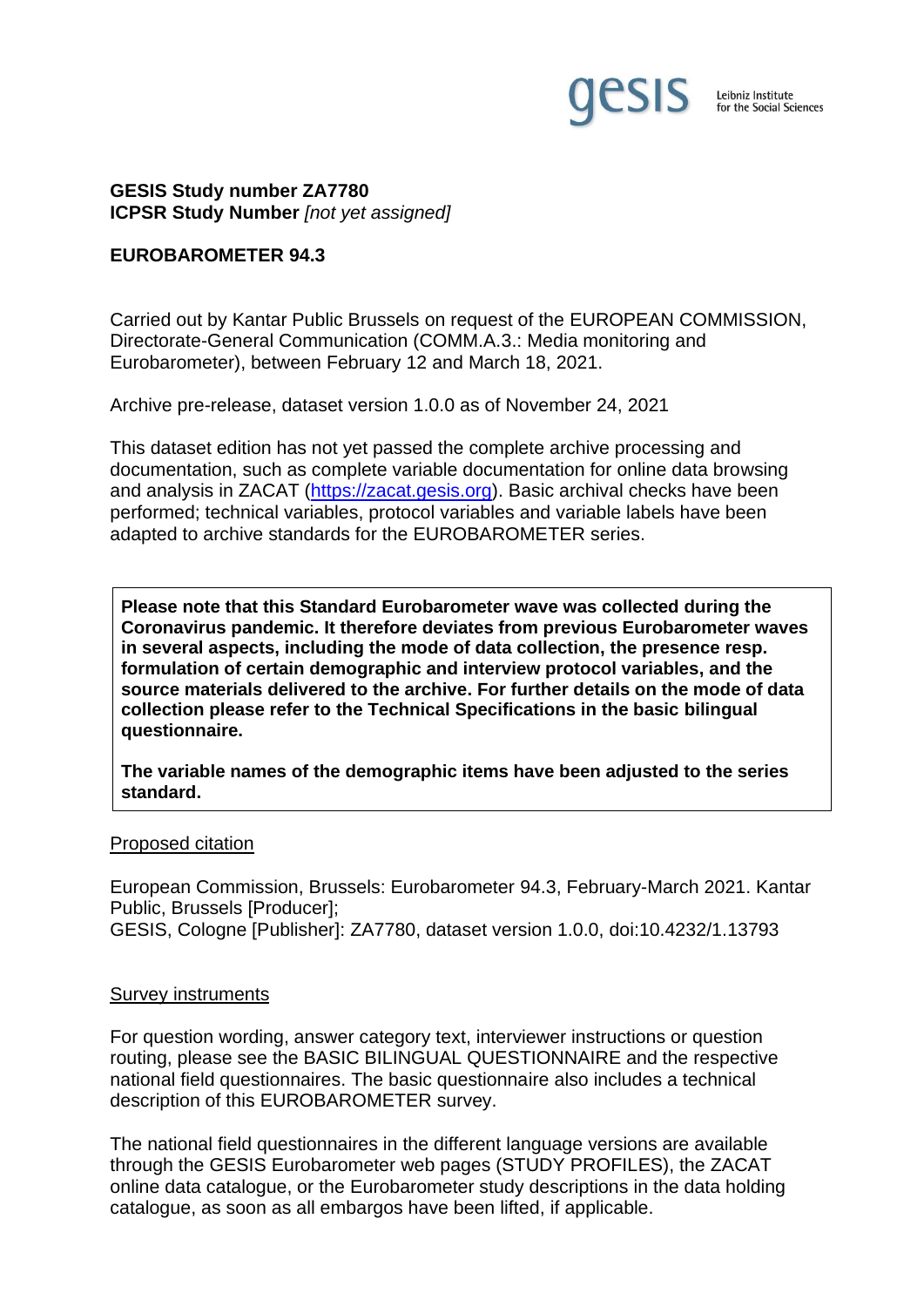## Weighting information

In general, the Standard and Special Eurobarometer datasets provide for two types of weighting, a post-stratification weighting and a population size weighting.

For each sample (country or lower level region) through the **post-stratification weighting** procedure a comparison is carried out between the sample composition and a proper universe description. The universe description is made available by the National Survey Research Institutes and/or by EUROSTAT. On this basis a national weighting procedure, using marginal and intercellular weighting, is applied. As such in all countries, minimum sex, age, region NUTS II (basic regions as defined by the EUROSTAT nomenclature of territorial units for statistics), and size of locality are introduced in the iteration procedure. This post-stratification weighting is also referred to as redressment or non-response weighting. A design weight which would adjust for unequal selection probabilities (depending on the household size) is not made available.

The **population size weighting** factor corrects for the fact that most samples are of almost identical size, no matter how large or small the populations are from which they were drawn. These weights ensure that each country as well as each lower level sample (East and West Germany) are represented in proportion to its population size within different country/sample groupings, or according to the historical states of European unification (e.g. founder members, new members, Euro zone) in the case of the EUROPEAN WEIGHTS, or within the whole country in the case of Germany (WEIGHT SPECIAL GERMANY).

The **population size weights** all include the post-stratification weighting factors. The EUROPEAN WEIGHTs adjust each sample in proportion to its share in the total population aged 15 and over of the European Union (formerly European Community) or in accordance with its historical compositions. These adjustments are based on population figures published by EUROSTAT in the Regional Statistics Yearbook. Between Eurobarometer 33 and 54.1 adjustments to the predefined standard sample size is taken into account. In general, all samples which do not belong to the respective group of countries/samples under consideration are excluded from calculation.

The application of post-stratification weights is **recommended for descriptive (univariate) analysis**. Meaningful descriptive results for groups of countries or for countries with separate samples (Germany) require population size weighting. Official Eurobarometer reports are always based on weighted data.

The following weights are provided for Eurobarometer 94.3:

**W1** (WEIGHT RESULT FROM TARGET) reproduces the real number of cases for each country. East and West German samples are weighted separately. This weight in its function corresponds to former NATION WEIGHT II (until EUROBAROMETER 31).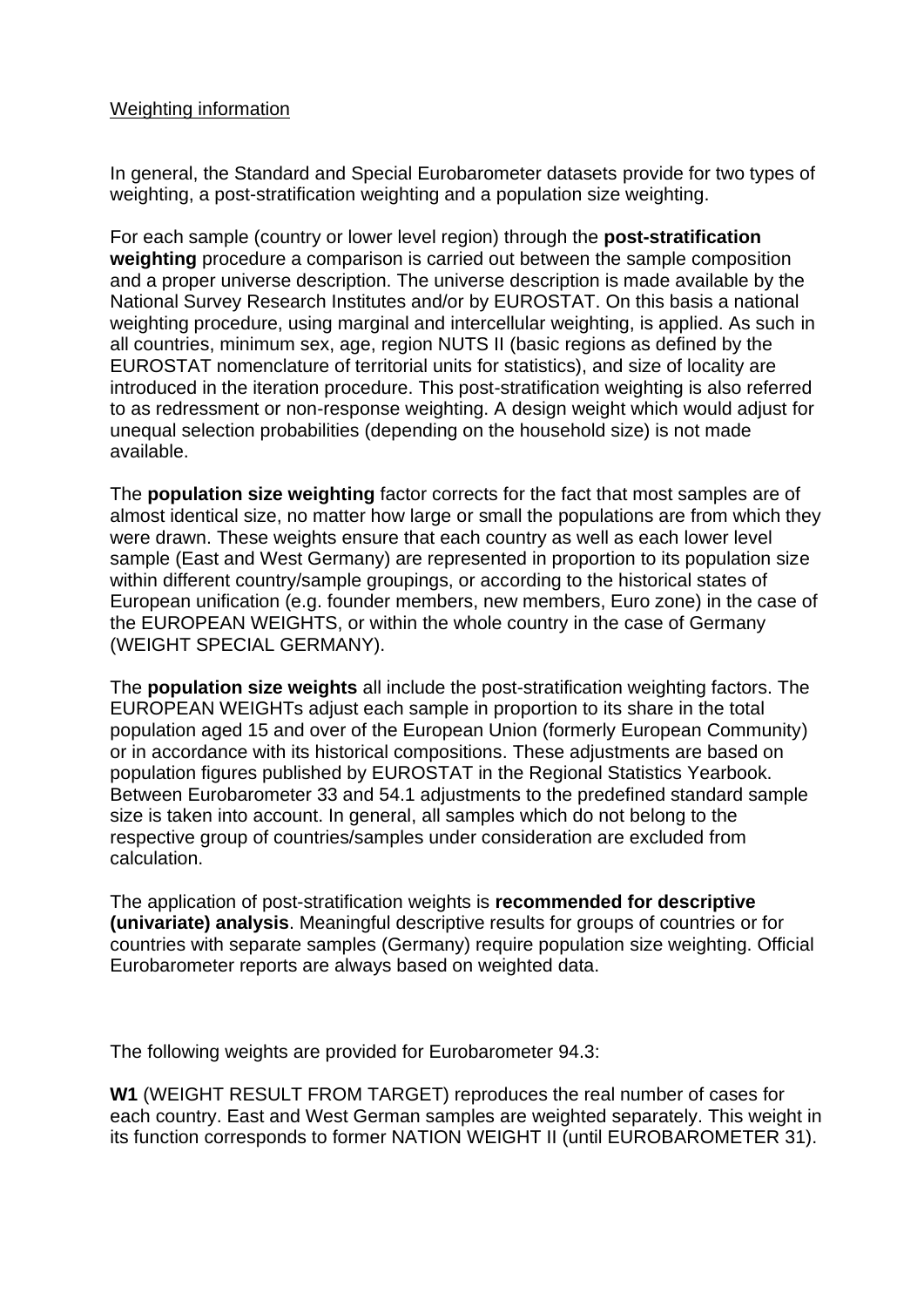**W3** (WEIGHT GERMANY) adjusts the East and the West German samples to their respective proportions in the united Germany. All other samples are excluded. This weight should be used whenever the united Germany is to be analysed as a whole.

**W22** (WEIGHT EU27) includes all 25 member countries after the 2004 enlargement, and the new members as of 2007 Romania and Bulgaria.

**W14** (WEIGHT EU25) refers to the EU member countries as of the 2004 enlargement; **W13** (WEIGHT EU NMS 10) to the group of the ten new members at times. In both cases all other samples are excluded from calculation.

**W11** (WEIGHT EU15) refers to the EU members after the 1995 enlargement. All other samples are excluded from calculation; **W10** (WEIGHT EU NMS 3) separates the three new members at times.

**W9** (WEIGHT EU12+) includes East Germany; **W7** (WEIGHT EU10) in addition excludes Spain and Portugal (enlargement 1986), and the latter two include East Germany; **W6** (WEIGHT EU9+) also excludes Greece (enlargement 1981), and the latter two include East Germany.

**W5** (WEIGHT EU6) refers to the six EC founder members: France, Belgium, the Netherlands, West Germany, Italy, and Luxembourg and the latter two include East Germany. All other samples are excluded from calculation.

**W95** (WEIGHT EU CC4) refers to the group of all candidate countries at the time of the fieldwork, i.e. Turkey, North Macedonia, Montenegro and Serbia. In each case all other samples are excluded from calculation.

**W23** (EU28) refers to the EU28 countries (EU27 plus Croatia; membership as of July 2013); **W23DE** (EU28) refers to the same countries but additionally adjusts the East and the West German samples to their respective proportions in the united Germany; **W94** (WEIGHT EU NMS 13) groups the 13 new member countries for the enlargement period 2004 to 2013.

**W97** (WEIGHT EU CC BALKANS) separates the group of Balkan Candidate Countries North Macedonia, Montenegro, Serbia and Albania. In each case all other samples are excluded from calculation.

**W92** (WEIGHT TOTAL) refers to the total of all countries / samples as a whole, i.e. EU28 plus the five Candidate Countries (W100), the Turkish Cypriot Community (Northern Cyprus), and Bosnia & Herzegovina, Iceland, Kosovo, Norway and Switzerland.

**W100** (WEIGHT EU CC5) refers to the Candidate Countries as of March 2015, i.e. Turkey, North Macedonia, Montenegro, Serbia and Albania, but now excluding Iceland. All other samples are excluded from calculation.

**W85** (WEIGHT EURO ZONE 19 EU27B) adds LITHUANIA to the group of EURO zone countries as of January 2015. **W86** (WEIGHT NON-EURO ZONE 19 EU27B) references the EU27B countries which as of January 2020 did not introduce the common currency. **W87** refers to the EU28 countries minus the United Kingdom (i.e. the EU27B)**.**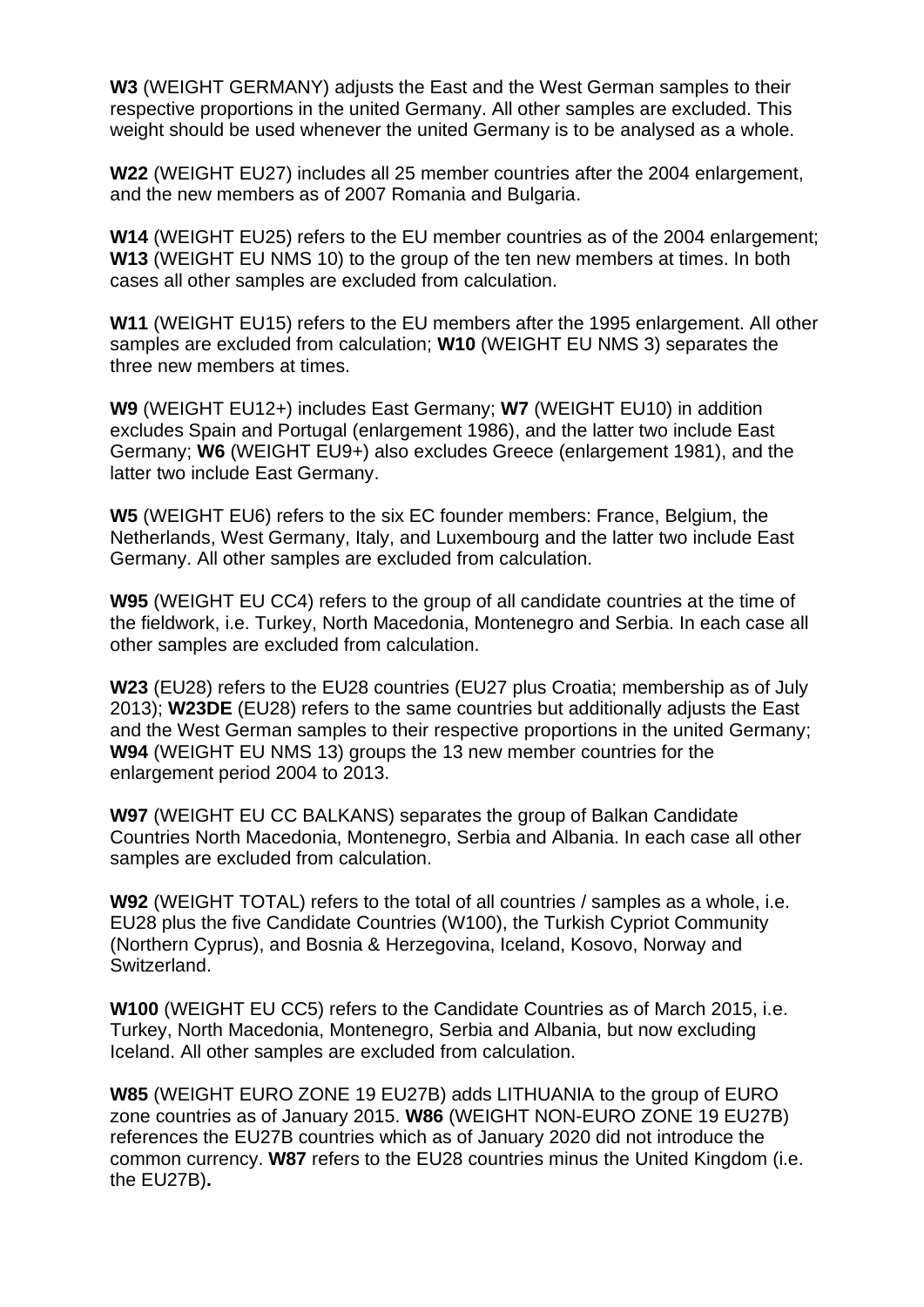## Remarks about this dataset version

- Modules QA to QD in the standard Eurobarometer context and largely replicating questions asked in the context of Eurobarometer 93.1 (ZA7649) Eurobarometer 92.3 (ZA7601).
- Starting with Eurobarometer 89.2 no separate sample is drawn for Northern Ireland, which is now covered by the sample for the United Kingdom. Accordingly, the formerly available weight variable w4 "WEIGHT UNITED KINGDOM" is obsolete and no longer included in the dataset.
- The names of several demographic variables have been changed to the Eurobarometer series standard.
- Data for protocol variables p4 (number of persons present), p5 (respondent cooperation), p8 (postal code), p9 (sample point number), and p10 (interviewer number) have not been made available.
- The fieldwork dates implied by the values in protocol variable p1 (date of interview) differ slightly from those indicated in the technical specifications provided by Kantar for several countries.
- There are slight differences in the overall sample sizes between the dataset and the report and Excel volumes for Albania and the United Kingdom. Furthermore, there are similar differences in weighted numbers for North Macedonia.
- 19 respondents refused to divulge their age. According to the questionnaire instructions these interviews should have been stopped.
- One respondent from United Kingdom does not give any answer at all in question qa3a.
- Variables sd22tX ("EU KNOWLEDGE -") have been corrected by GESIS.
- Categories 6 and 7 switch between qd4a and qd4b ("EUROP POLIT MATTERS NEWS - NEWS SOURCE"). The totals variables qd4t.6 and qd4t.7 have been corrected by GESIS.
- For variables qa3a ("IMPORTANT ISSUES CNTRY:"), qa4a ("IMPORTANT ISSUES PERS: "), qa19 ("IF COVID VACCINE AUTHORISED - WHEN GET VACCINATED") and qc3b ("POSITIVE EU RESULT 2ND: ") the numbering of the answer categories in the dataset diverges from that in the questionnaire. Kantar has confirmed that the data are correct.
- In variable d9 ("EDUCATION COUNTRY-SPECIFIC") the values for the Turkish Cypriot Community are labeled "TURKEY: …".
- P6 ("SIZE OF COMMUNITY") is not available for the Turkish Cypriot Community and the United Kingdom.
- Variables d40a\_r, d40b\_r, and d40c\_r ("HOUSEHOLD COMPOSITION: AGED ... (REC)"), d40abc\_r1 to d40abc\_r4 ("HOUSEHOLD COMPOSITION: SIZE